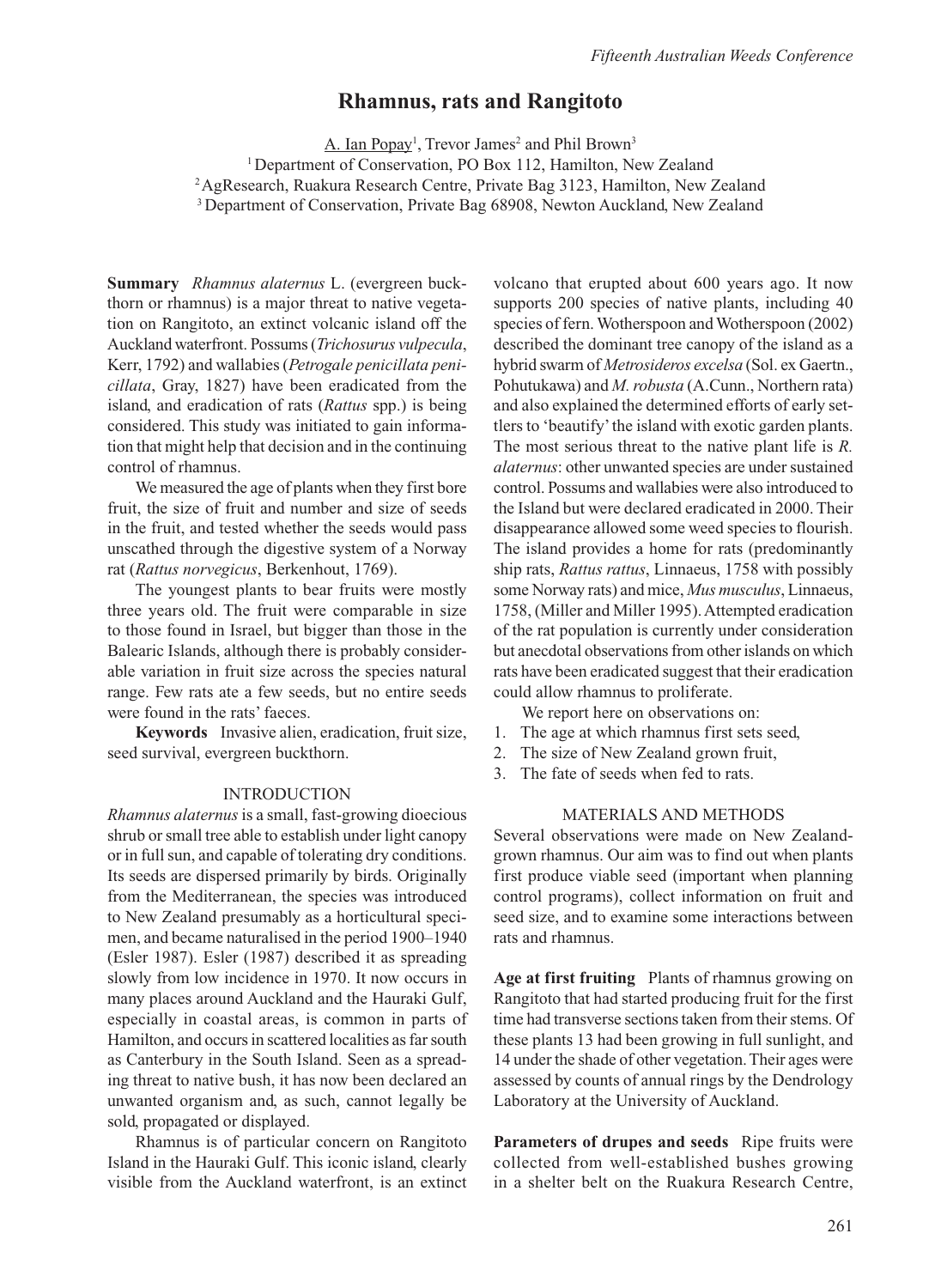Hamilton. Fresh drupes were measured and weighed, and the seeds extracted from each berry were counted, measured and weighed while fresh.

**Feeding fruit to rats** Our experimental aims were to:

- Establish whether rats eat rhamnus fruits and,
- If so, do they discard or ingest the seeds.
- Assess how passage through the digestive tract affects seed germination.

Each of ten individually caged Norway rats (five male and five female) were presented with 25 ripe, black drupes of rhamnus, still attached to plant branches, in each cage. These drupes had again been collected from the plants at the Ruakura Research Centre. Norway, and not ship, rats were used because the high level of biosecurity required for rhamnus fruit containment was only available in the confines of the small animal facility at Ruakura, in which only Norway rats are permitted.

Each rat had water but no food other than the rhamnus berries for first 36 hours, then food for next 60 hours. After 96 hours the rats were removed.

Wood-shavings containing faeces and dropped berries were removed from cages and separated. Berries were counted and the faeces moistened and passed through a 0.35 mm sieve to separate any intact seed. The germinability of any surviving seed was to have been tested.

#### RESULTS

**Age at first fruiting** Examination of the annual rings of the smallest rhamnus bushes that were flowering showed that those growing in the shade were slightly older on average than those growing in full sun, but the difference was not significant. Of the 27 bushes assessed, ages ranged between 2 and 7 years, with a mean of  $3.81 \pm 0.42$  and a mode of three. Only visible annual rings were counted, so this may have given a slight underestimate of age.

**Parameters of drupes and seeds** Size and weight of drupes, number of seeds per drupe and seed weight are shown in Table 1.

**Fruit and rats** Most of the rats took no interest in the drupes. Only 14.4% (36 out of the total of 250) of the fruit presented were partly or wholly eaten, and only five of the rats touched the drupes.

Assuming three seeds to each drupe, about 80 seeds were eaten by the rats. No intact seeds were found in litter, nor in the rat faeces. Unfortunately seed fragments could not be distinguished from the grain fragments in the rats' regular diet.

## DISCUSSION

Since rhamnus bushes seem capable of producing their first seeds when only three years old, control measures, especially if eradication or zero density is the aim, need to ensure that plants do not reach that age before being killed.

Table 2 shows the fruit size and seed content and size determined by other authors. There are few published measurements, and these results show considerable variation between Israel (Izhaki *et al*. 2002) and the Balearic Islands (Rodriguez-Perez *et al.* 2005).

Our fruit weight was closer to that recorded in Israel (Izhaki *et al*. 2002), and appreciably more than that in the Balearic Islands (Rodriguez-Perez *et al.* 2005). Other parameters of fruit and seed size were all larger than those of fruits from the Balearic Islands. There is almost certainly considerable variation in rhamnus morphology in different parts of its native environment, and New Zealand plants could have come from anywhere in the Mediterranean.

In its native habitat, rhamnus seed may be spread by birds, rodents, ants and lizards (Barnea *et al.* 1991, Gomez *et al.* 2003, Rodriguez-Perez *et al.* 2005). Passage of the seed through the gut of a blackbird (*Turdus merula* L.) or a bulbul (*Pycnonotus xanthopygos*, Ehrenberg 1833) enhanced subsequent germination of the seed (Barnea *et al.* 1991). Fromont (1995) showed that in New Zealand blackbirds and several other bird

| Table 1. Size of fresh drupes and seeds. |  |  |  |  |  |
|------------------------------------------|--|--|--|--|--|
|------------------------------------------|--|--|--|--|--|

| TWORE IT OILS OF HEADY GEOPED WHO DECIDE |                     |     |  |  |
|------------------------------------------|---------------------|-----|--|--|
| Attribute                                | $Mean \pm SE$       | n   |  |  |
| Individual drupe weight (mg)             | $222.74 \pm 11.592$ | 50  |  |  |
| Individual seed weight (mg)              | $27.21 \pm 1.555$   | 100 |  |  |
| Drupe length (mm)                        | $8.80 \pm 0.4500$   | 10  |  |  |
| Drupe diameter (mm)                      | $7.03 \pm 0.463$    | 10  |  |  |
| Seeds per drupe                          | $2.66 \pm 0.235$    | 50  |  |  |
| (mode)                                   | 3                   |     |  |  |

**Table 2.** Published data on fruit size, seeds per fruit, and seed weight.

| Attribute          | Published value   | n  | Ref. |
|--------------------|-------------------|----|------|
|                    | $(\pm SE)$        |    |      |
| Mean fruit wt (mg) | $238 \pm 27.5$    | 17 |      |
|                    | $129.2 \pm 11.17$ | 50 | 2    |
| Mean seed wt (mg)  | $9.5 \pm 0.32$    | 50 | 2    |
| Seeds per fruit    | $2.1 \pm 0.029$   | 50 | 2    |
| Fruit length (mm)  | $6.3 \pm 1.42$    | 50 | 2    |
| Fruit width (mm)   | $5.5 \pm 0.17$    | 50 | 2    |

References: 1) Izhaki *et al*. 2002, 2) Rodriguez-Perez *et al.* 2005.